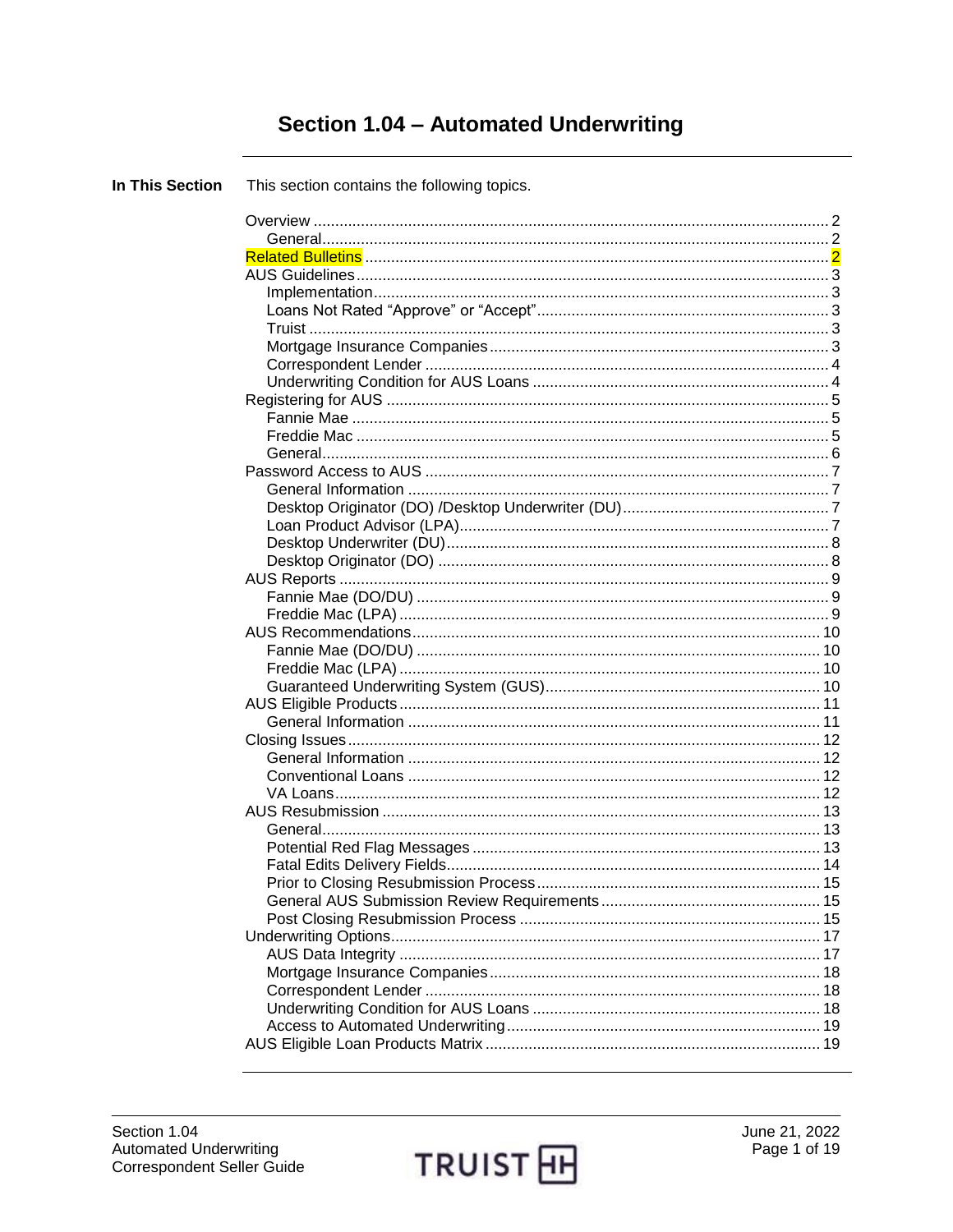- <span id="page-1-1"></span><span id="page-1-0"></span>General • Automated underwriting offers a process of underwriting loans that uses automation as the key component to the underwriting process. It allows lenders to streamline the approval process, reduce documentation and increase the percentage of loan approvals.
	- Fannie Mae and Freddie Mac offer the two main automated underwriting systems used by most lenders: Fannie Mae's Desktop Originator (DO)/Desktop Underwriter (DU) and Freddie Mac's Loan Product Advisor (LPA). Many of the other lender systems in the market are built as a vehicle to access DU and LPA but are not, in and of themselves, an underwriting system.
	- The term "AUS" will be used throughout this section of the manual and refers to "automated underwriting systems." When this term is used, it references issues concerning DO/DU and LPA unless otherwise indicated.

### <span id="page-1-2"></span>**Related Bulletins**

**General** Related bulletins are provided below in PDF format. To view the list of published bulletins, select the applicable year below.

- [2022](https://truistsellerguide.com/manual/cor/bulletins/Related%20Bulletins/2022/CAUS2022.pdf)
- [2021](https://truistsellerguide.com/manual/cor/bulletins/Related%20Bulletins/2021/CAUS2021.pdf)
- [2020](https://truistsellerguide.com/manual/cor/bulletins/Related%20Bulletins/2020/CAUS2020.pdf)
- [2019](https://truistsellerguide.com/manual/cor/bulletins/Related%20Bulletins/2019/CAUS2019.pdf)

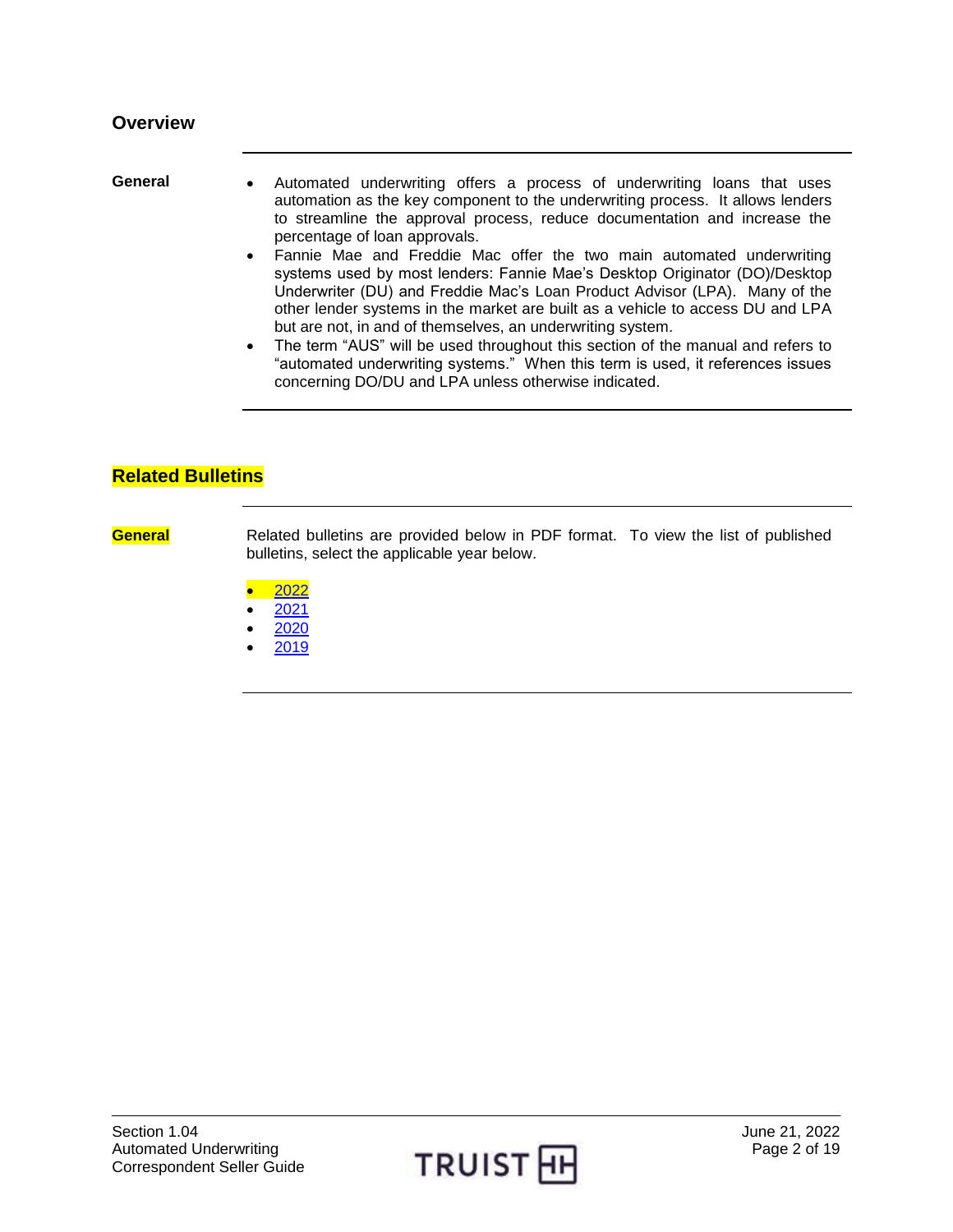<span id="page-2-3"></span><span id="page-2-2"></span><span id="page-2-1"></span><span id="page-2-0"></span>

| Implementation                                        | Eligible loans will be identified as such in the Available Loan Products Matrix, included<br>in these guidelines, which lists all eligible loan programs and indicates which automated<br>system(s) can be used.                                                                                                                                                                                                                                                                                                                                                                                                                                                                                                                                                                                                                                                            |
|-------------------------------------------------------|-----------------------------------------------------------------------------------------------------------------------------------------------------------------------------------------------------------------------------------------------------------------------------------------------------------------------------------------------------------------------------------------------------------------------------------------------------------------------------------------------------------------------------------------------------------------------------------------------------------------------------------------------------------------------------------------------------------------------------------------------------------------------------------------------------------------------------------------------------------------------------|
| <b>Loans Not</b><br>Rated<br>"Approve" or<br>"Accept" | The following loan transactions are not permitted for Delegated Underwriting by<br>Correspondent lenders:<br>loans with recommendations of "Refer with Caution" or "Caution", or<br>loans with recommendations indicating the loan may be "ineligible".<br>Correspondent lenders with Delegated Level II Authority or Correspondent lenders<br>$\bullet$<br>without delegated authority must submit these types of transactions to Truist for<br>prior approval underwriting.                                                                                                                                                                                                                                                                                                                                                                                               |
|                                                       | Note: See Section 1.05: Underwriting in the Correspondent Online Seller Guide for<br>information on delegated underwriting authorities.                                                                                                                                                                                                                                                                                                                                                                                                                                                                                                                                                                                                                                                                                                                                     |
| <b>Truist</b>                                         | Loans that have been submitted through DO/DU or LPA may be submitted to Truist<br>for underwriting.<br>In all cases, whenever there are any material changes on the loan, it is the<br>$\bullet$<br>responsibility of the Correspondent Lender to notify Truist, as the loan may require<br>additional underwriting.<br>If a loan is submitted through DO/DU or LPA after loan approval and the loan is not<br>$\bullet$<br>resubmitted to Truist for re-approval (if material changes have been made to the<br>loan), the loan <i>cannot</i> be purchased by Truist.                                                                                                                                                                                                                                                                                                       |
| Mortgage<br><b>Insurance</b><br><b>Companies</b>      | Loans that have been submitted through DO/DU or LPA may be submitted to<br>mortgage insurance companies for underwriting under the Correspondent Lender's<br>contract with the MI company.<br>In all cases, whenever there are any material changes on the loan, it is the<br>$\bullet$<br>responsibility of the Correspondent Lender to notify the mortgage insurance<br>company, as the loan will require additional underwriting.<br>If a loan is submitted through DO/DU or LPA after loan approval and the loan is not<br>$\bullet$<br>resubmitted to the mortgage insurance company for re-approval (if material<br>changes have been made to the loan), the loan <b>cannot</b> be purchased by Truist.<br>Reference: See Section 1.05: Underwriting of the Correspondent Seller Guide for<br>additional information on underwriting by mortgage insurance companies. |

<span id="page-2-4"></span>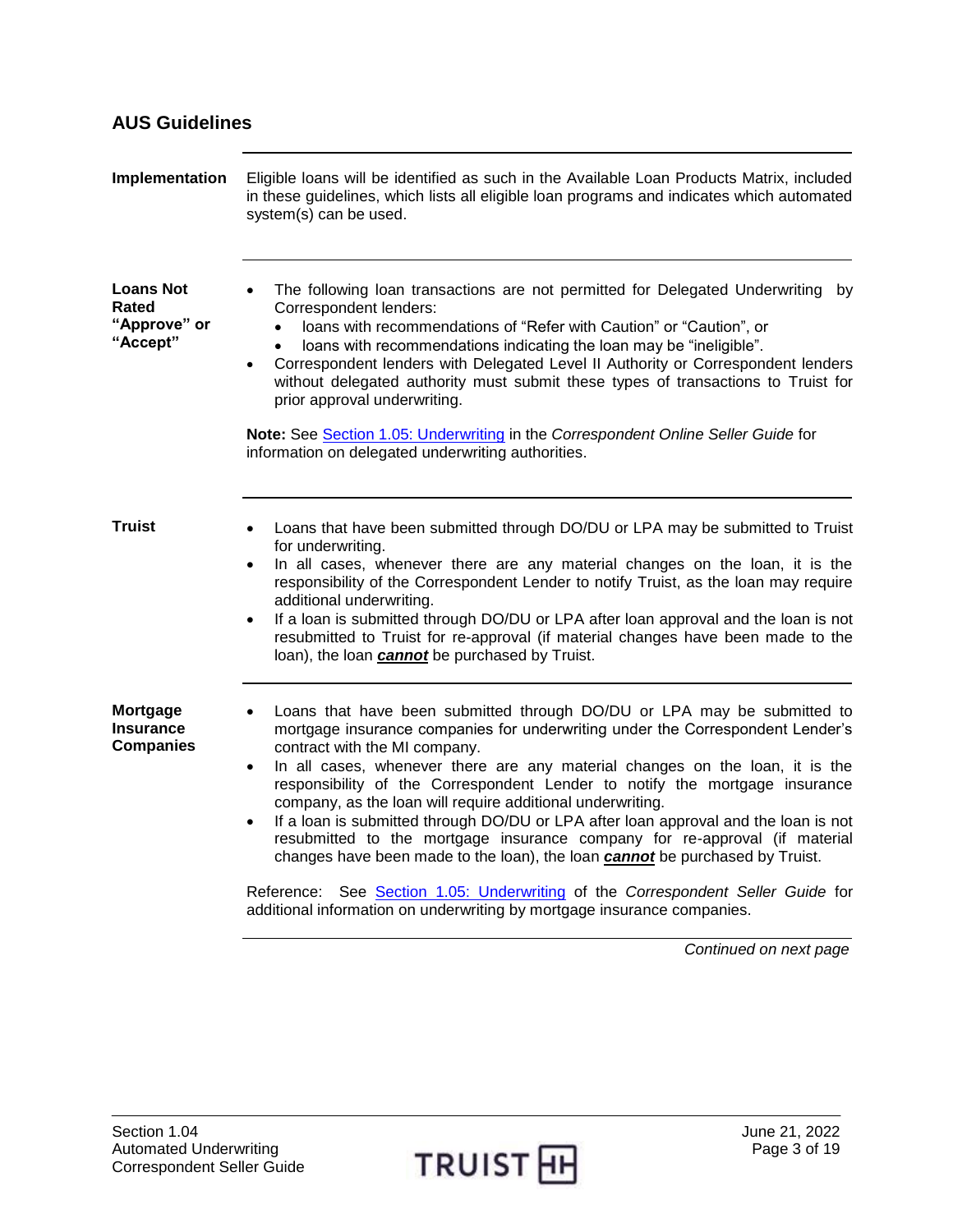## **AUS Guidelines,** Continued

<span id="page-3-1"></span><span id="page-3-0"></span>

| Correspondent<br>Lender                                         | Loans that have been submitted through DO/DU or LPA may be underwritten by the<br>$\bullet$<br>Correspondent Lender under a Delegated Level II or Expanded Delegated<br>agreement.<br>If a loan is submitted through DO/DU or LPA after loan approval and the loan is not<br>$\bullet$<br>resubmitted to the Correspondent Lender's underwriting department for re-approval<br>(if material changes have been made to the loan), the loan cannot be purchased by<br>Truist.                                                       |
|-----------------------------------------------------------------|-----------------------------------------------------------------------------------------------------------------------------------------------------------------------------------------------------------------------------------------------------------------------------------------------------------------------------------------------------------------------------------------------------------------------------------------------------------------------------------------------------------------------------------|
|                                                                 | Reference: See Section 1.05: Underwriting of the Correspondent Seller Guide for<br>additional information on delegated underwriting.                                                                                                                                                                                                                                                                                                                                                                                              |
| <b>Underwriting</b><br><b>Condition for</b><br><b>AUS Loans</b> | All Truist and MI Company approvals for loans submitted through DO/DU or LPA<br>$\bullet$<br>will include a condition referencing the submission number on the DU Findings<br>Report or the LPA Feedback Certificate and the date/time of the submission. It is<br>recommended that delegated lenders consider using a similar condition on their<br>loan approvals.<br>Additional underwriting of the loan file may be required if the resubmission was due<br>$\bullet$<br>to material changes that have been made to the loan. |

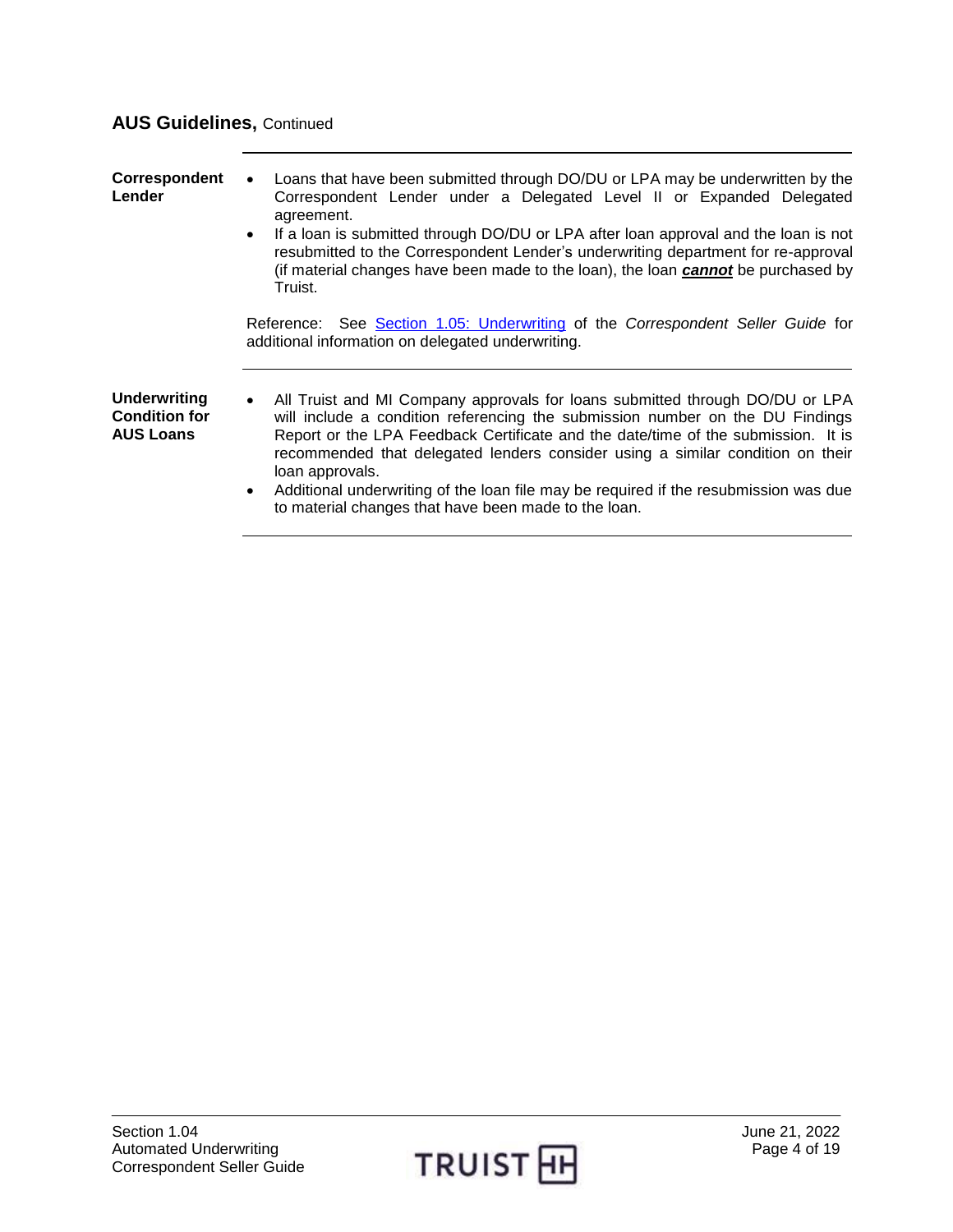# <span id="page-4-0"></span>**Registering for AUS**

<span id="page-4-2"></span><span id="page-4-1"></span>

| <b>Fannie Mae</b> | Lenders who are Fannie Mae Seller/Servicers should contact their Fannie Mae<br>$\bullet$<br>representative for DU registration.<br>Lenders who do not presently have access to DU need to obtain access through<br>Fannie Mae's Technology Manager via the following site:<br>https://singlefamily.fanniemae.com/applications-technology/technology-manager.<br>• For further assistance, contact 1-800-2FANNIE.                     |
|-------------------|--------------------------------------------------------------------------------------------------------------------------------------------------------------------------------------------------------------------------------------------------------------------------------------------------------------------------------------------------------------------------------------------------------------------------------------|
| Freddie Mac       | Lenders who are Freddie Mac Seller/Servicers should contact their Freddie Mac<br>$\bullet$<br>representative for LPA registration.<br>Lenders who do not presently have access to LPA, need to obtain access<br>$\bullet$<br>through Freddie Mac's Access Manager - https://sf.freddiemac.com/tools-<br>learning/access-manager/overview<br>• For further assistance, call the Customer Support Contact Center at (800-<br>FREDDIE). |

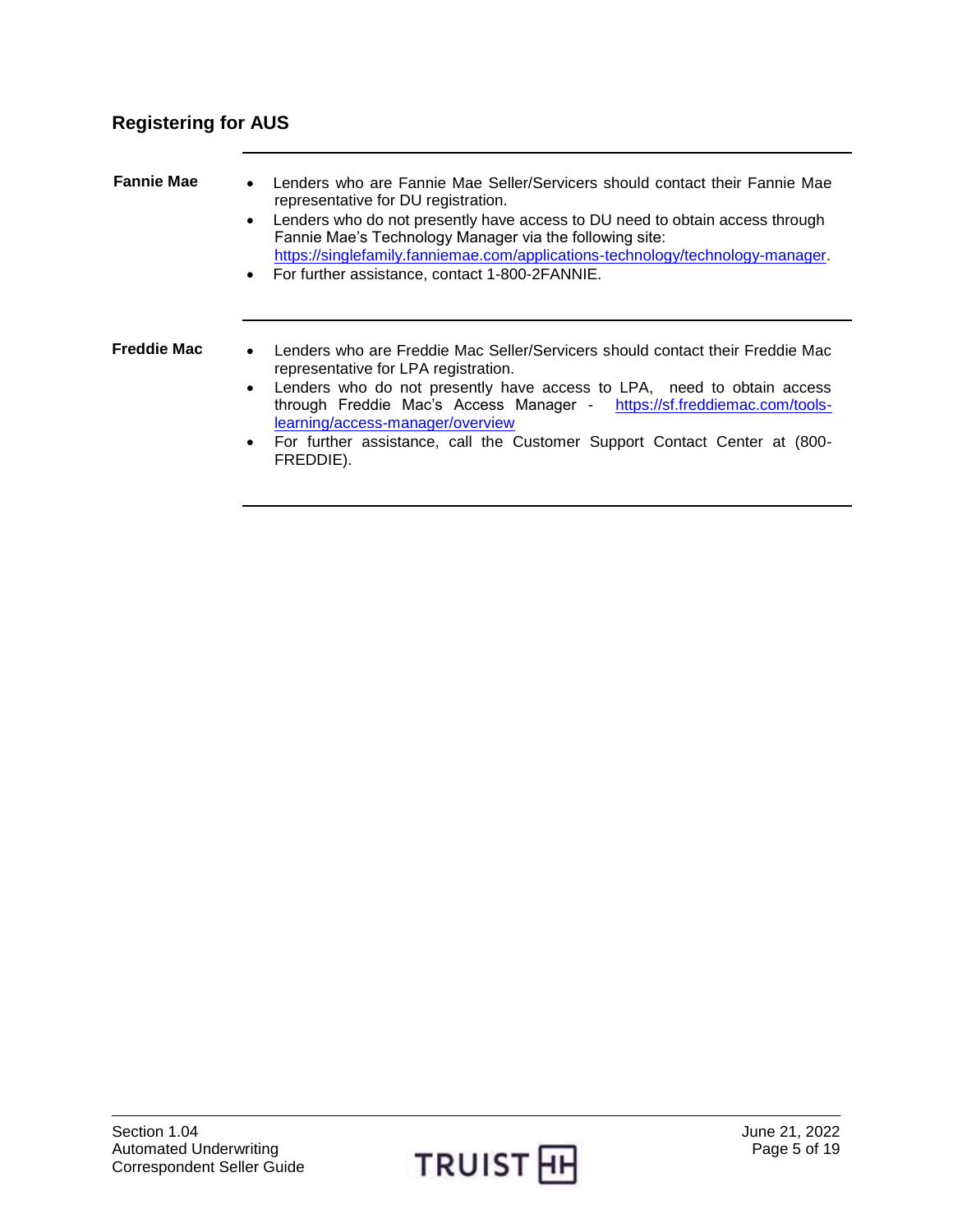- <span id="page-5-0"></span>General • Access to AUS is through a number of different vehicles. Lenders may access AUS through their loan origination systems, MI websites, investor websites, or through the Internet directly.
	- Most lenders access AUS through loan origination systems or through websites that enable them to complete multiple transactions in order to avoid dual input.
	- DO may be accessed directly on the Internet at the following address: [https://desktoporiginator.fanniemae.com.](https://desktoporiginator.fanniemae.com/)
	- DU may be accessed directly on the Internet at the following address: [https://desktopunderwriter.fanniemae.com.](https://desktopunderwriter.fanniemae.com/)
	- LPA may be accessed by the Internet at the following address: [https://sf.freddiemac.com/tools-learning/loan-advisor/overview.](https://sf.freddiemac.com/tools-learning/loan-advisor/overview).
	- Some loan origination systems offer a smooth, seamless interface directly into the Internet sites without having to actually go onto the website to complete the submission of the various automated systems. Other systems offer a more cumbersome process whereby the Internet browser is opened and the submission is completely at the website.

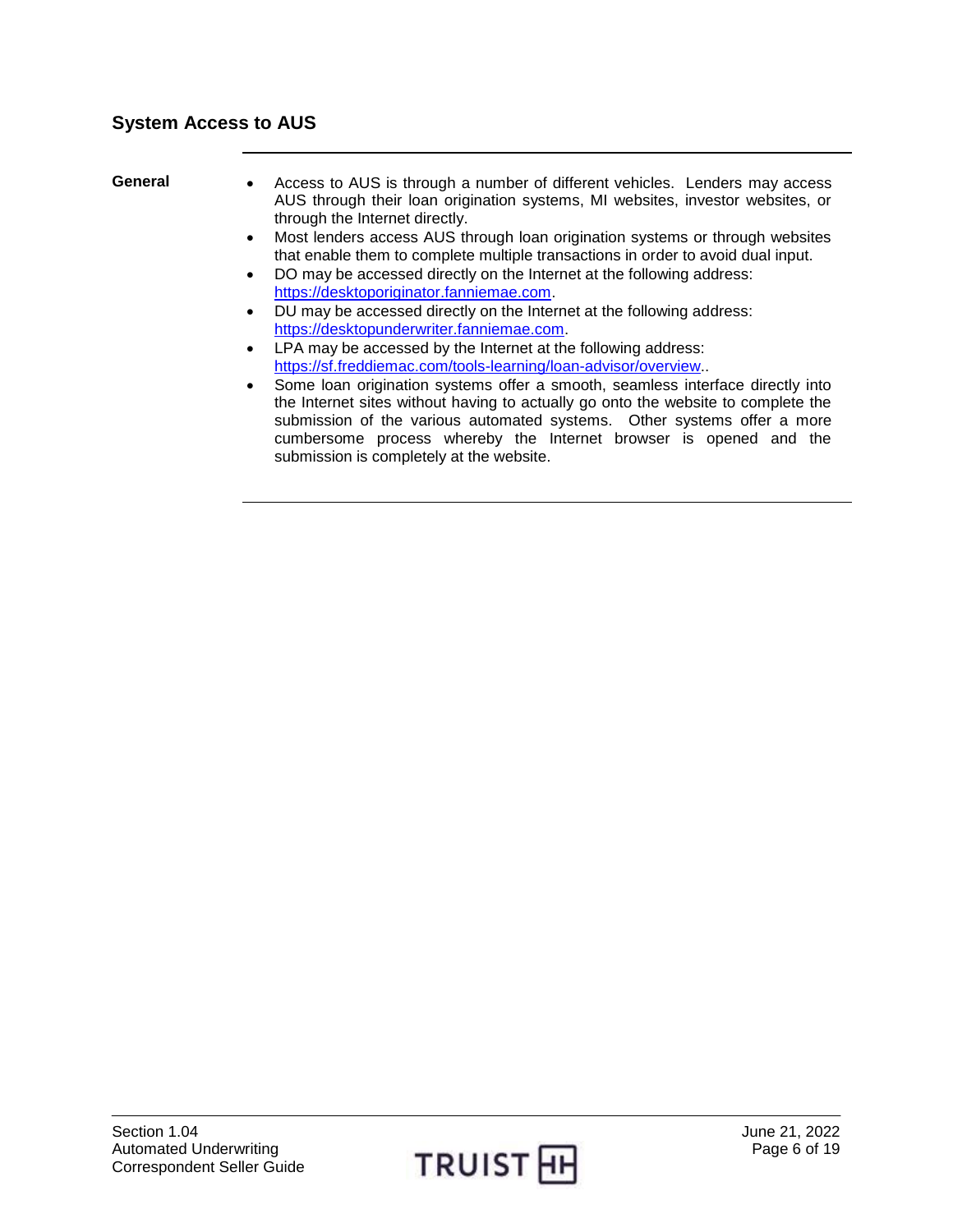## <span id="page-6-0"></span>**Password Access to AUS**

<span id="page-6-2"></span><span id="page-6-1"></span>

| General<br><b>Information</b>                                               | Both Fannie Mae and Freddie Mac require IDs and passwords to access their<br>automated systems. The IDs and passwords are assigned to individual users and it<br>is the responsibility of the lender to manage the security of the IDs and passwords.                                                                                                                                                                                                                                                                                                                                                                                                                                                                                                                                                                                                                                                                                                                                                                                                        |
|-----------------------------------------------------------------------------|--------------------------------------------------------------------------------------------------------------------------------------------------------------------------------------------------------------------------------------------------------------------------------------------------------------------------------------------------------------------------------------------------------------------------------------------------------------------------------------------------------------------------------------------------------------------------------------------------------------------------------------------------------------------------------------------------------------------------------------------------------------------------------------------------------------------------------------------------------------------------------------------------------------------------------------------------------------------------------------------------------------------------------------------------------------|
| <b>Desktop</b><br>Originator (DO)<br>/Desktop<br><b>Underwriter</b><br>(DU) | When a lender is registered with Fannie Mae for DO and/or DU Fannie Mae,<br>Fannie Mae will assign user IDs in such a way as to identify the following<br>information:<br>the Fannie Mae Regional Office from which the user ID has been issued,<br>the Fannie Mae institution (i.e., account) that is specific to the registered<br>$\bullet$<br>lender, and<br>the individual user within the registered lender's organization.<br>The following is an example of a DO user ID: a0000jws. In this case, "a" refers<br>$\bullet$<br>to the Fannie Mae Atlanta Regional Office, "0000" is the registered lender's<br>institution number with Fannie Mae, and "jws" identifies the individual user (John<br>W. Smith).<br>Once a lender's account has been established with Fannie Mae, all user IDs<br>$\bullet$<br>should reflect that lender's account number in their DO/DU user ID. If another<br>number is reflected, the lender should contact Fannie Mae immediately so that a<br>correct user ID may be issued using the correct institution number. |
|                                                                             | Fannie Mae DO/DU user IDs are not secure and may be used at an unrelated<br>٠<br>lender's office to access loans that do not belong to that lender.<br>Note: In order to assure a level of security, when an employee of a lender<br>leaves the company, his/her DO User ID should be deleted.<br><b>Utilize</b><br>Fannie<br>Mae's<br>Technology<br>Manager<br>$\bullet$<br>https://singlefamily.fanniemae.com/applications-technology/technology-manager<br>to manage user ID's.<br>For further assistance, contact 1-800-2FANNIE.                                                                                                                                                                                                                                                                                                                                                                                                                                                                                                                         |
| <b>Loan Product</b><br><b>Advisor (LPA)</b>                                 | When a lender is registered with Freddie Mac for LPA, user IDs and passwords<br>$\bullet$<br>are assigned on a random basis.<br>LPA passwords consist of at least 6 characters and include a special character<br>٠<br>such as $\frac{6}{3}$ , %, $\omega$ , #, etc.<br>Freddie Mac LPA user IDs are not secure and may be used at an unrelated<br>$\bullet$<br>lender's office to access loans that do not belong to that lender.<br>Note: In order to assure a level of security, when an employee of a lender<br>leaves the company, his/her LPA user ID should be deleted.<br>Access Freddie Mac's Access Manager - https://sf.freddiemac.com/tools-<br>$\bullet$<br>learning/access-manager/overview to manage user ID's.<br>For further assistance, call the Customer Support Contact Center at (800-<br>FREDDIE).                                                                                                                                                                                                                                     |

<span id="page-6-3"></span>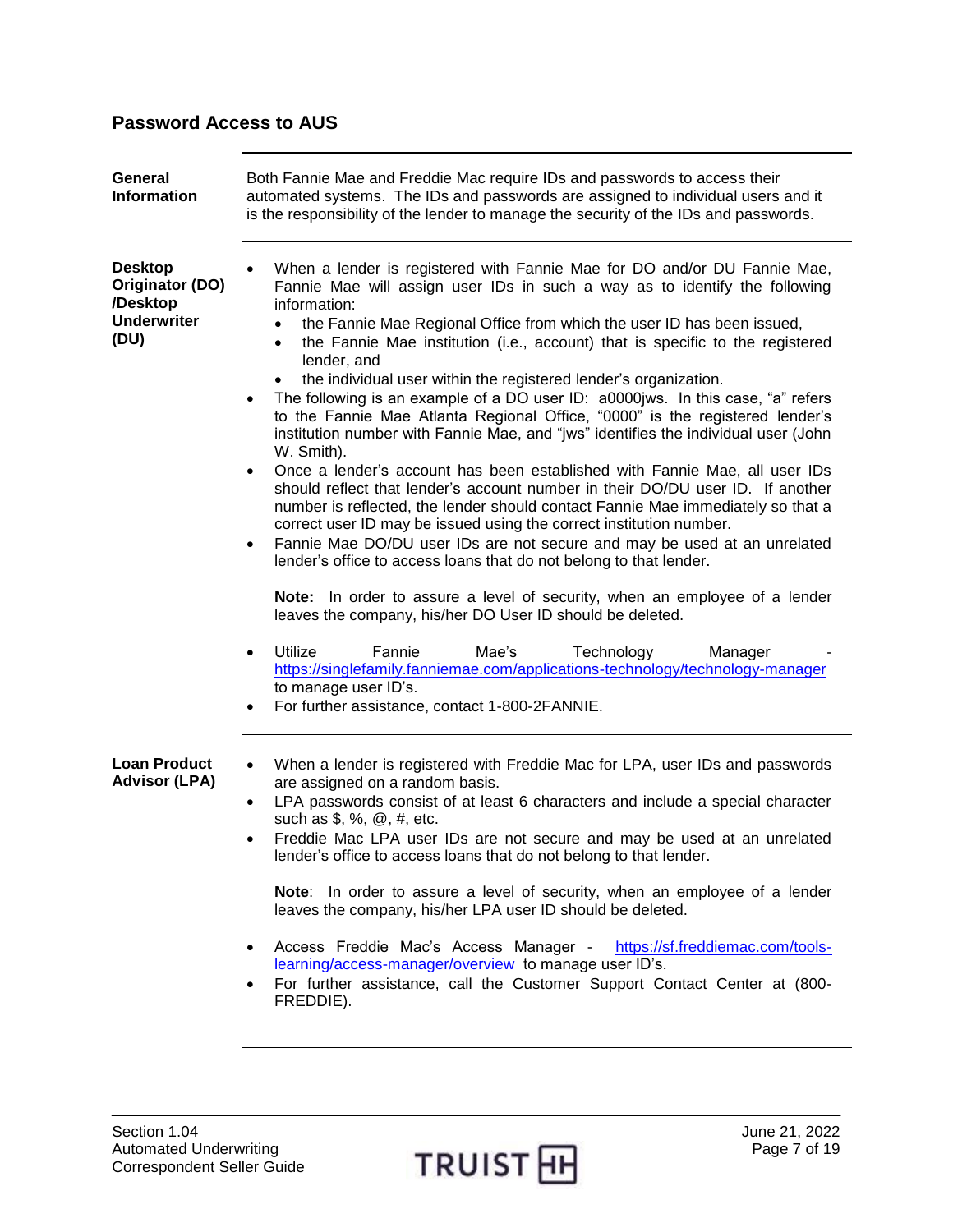## **Desktop Underwriter Versus Desktop Originator**

<span id="page-7-1"></span><span id="page-7-0"></span>

| <b>Desktop</b><br><b>Underwriter</b><br>(DU) | Desktop Underwriter allows lenders to submit loans directly into DU without<br>selecting an investor or product prior to submission of a loan into the<br>underwriting engine.                                                                                                                                                                                                                                                                                                                                                                           |
|----------------------------------------------|----------------------------------------------------------------------------------------------------------------------------------------------------------------------------------------------------------------------------------------------------------------------------------------------------------------------------------------------------------------------------------------------------------------------------------------------------------------------------------------------------------------------------------------------------------|
| <b>Desktop</b><br>Originator (DO)            | Desktop Originator allows lenders to submit loans to DU without selecting an<br>investor or product prior to submission of a loan into the underwriting engine for<br>preliminary findings.                                                                                                                                                                                                                                                                                                                                                              |
|                                              | Note: Loan files with preliminary findings are not eligible for purchase by Truist.                                                                                                                                                                                                                                                                                                                                                                                                                                                                      |
|                                              | Desktop Originator allows lenders to submit loans to DU for final findings but only<br>after the user selects a particular investor and the identified product. This step<br>MUST be done PRIOR TO the loan closing.                                                                                                                                                                                                                                                                                                                                     |
|                                              | When a loan is submitted to DU through DO, two fees are generated:<br>$\bullet$<br>the "affiliate casefile fee" (lender is billed this fee directly from Fannie Mae) -<br>fee is generated when a lender sets up the initial casefile in DO with the<br>borrower's (and any co-borrower's) name, address and social security<br>number, and<br>the "initial casefile fee" (lender is billed this fee directly from $Truist$ ) – fee is<br>$\bullet$<br>generated when a lender submits the loan into DU for underwriting analysis<br>and recommendation. |

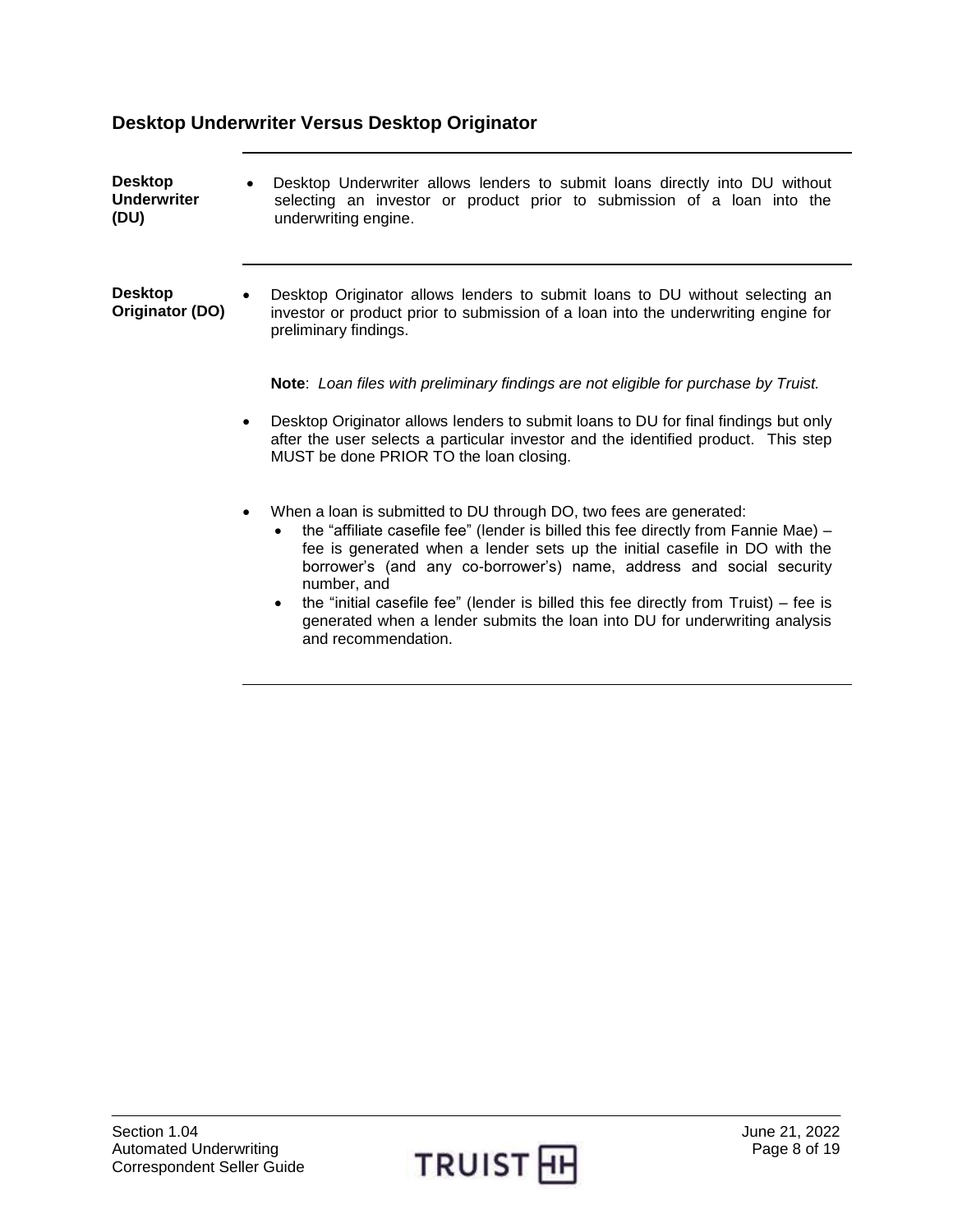<span id="page-8-2"></span><span id="page-8-1"></span><span id="page-8-0"></span>

| <b>AUS Reports</b>           |                                                                                                                                                                                                                                                                                                                                                                                                                                                                                                                                                                                                                                                                                                                                                                                                                                                                                                                                                                                                              |
|------------------------------|--------------------------------------------------------------------------------------------------------------------------------------------------------------------------------------------------------------------------------------------------------------------------------------------------------------------------------------------------------------------------------------------------------------------------------------------------------------------------------------------------------------------------------------------------------------------------------------------------------------------------------------------------------------------------------------------------------------------------------------------------------------------------------------------------------------------------------------------------------------------------------------------------------------------------------------------------------------------------------------------------------------|
| <b>Fannie Mae</b><br>(DO/DU) | When a loan is submitted to DU, the automated system will generate a DU<br>Findings Report and Underwriting Analysis for each loan.<br>The DU Findings Report identifies the DU recommendation and other messages<br>$\bullet$<br>concerning the loan, including the conditions for approval.<br>The Underwriting Analysis identifies pertinent summary information on the loan<br>$\bullet$<br>characteristics such as LTV/TLTV, ratios, type of property, type of transaction,<br>and months of reserves.<br>In all cases, without exception, each DU loan file must include the most current<br>$\bullet$<br>DU Findings Report and Underwriting Analysis that reflects the terms of the loan<br>as approved AND closed. Loans should NOT close until the DU reports reflect<br>the correct closing information.                                                                                                                                                                                          |
|                              | Reference: See the AUS Resubmission top subsequently presented in this<br>document for more information.                                                                                                                                                                                                                                                                                                                                                                                                                                                                                                                                                                                                                                                                                                                                                                                                                                                                                                     |
| <b>Freddie Mac</b><br>(LPA)  | When a loan is submitted to LPA, the automated system will generate the<br>following reports on each loan:<br>the LPA Full Feedback Certificate, and<br>the LPA Document Checklist.<br>The LPA Full Feedback Certificate identifies the LPA recommendation and other<br>$\bullet$<br>messages concerning the loan, including general conditions for approval.<br>The LPA Document Checklist provides a summary checklist of required<br>$\bullet$<br>documentation as identified on the LPA Full Feedback Certificate. This checklist<br>is not all-inclusive of required documentation.<br>In all cases, without exception, each LPA loan file must include the most recent<br>$\bullet$<br>LPA Full Feedback Certificate that reflects the terms of the loan as approved<br><b>AND</b> closed. Loans should <b>NOT</b> close until the LPA reports reflect the correct<br>closing information.<br>Reference: See the AUS Resubmission top subsequently presented in this<br>document for more information. |

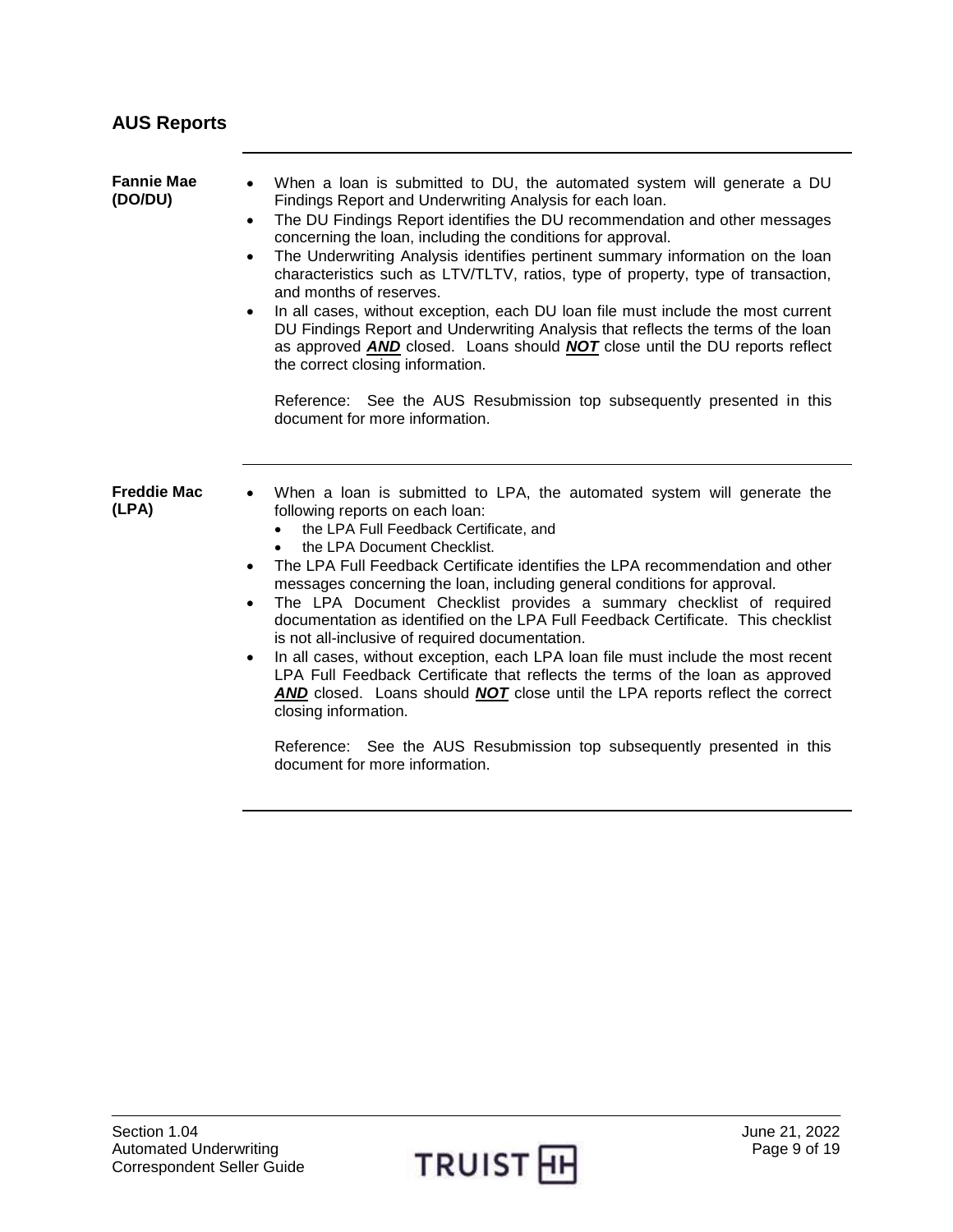## <span id="page-9-0"></span>**AUS Recommendations**

<span id="page-9-3"></span><span id="page-9-2"></span><span id="page-9-1"></span>

| <b>Fannie Mae</b><br>(DO/DU)                      | <b>Conventional Loans</b><br>See Section 2.01: Agency Loan Programs, of the Correspondent Seller Guide, for<br>additional information. |
|---------------------------------------------------|----------------------------------------------------------------------------------------------------------------------------------------|
|                                                   | <b>FHA Loans</b><br>Truist accepts findings submitted to TOTAL Mortgage Scorecard through Fannie<br>Mae (DU/DO).                       |
|                                                   | <b>VA Loans</b><br>Truist accepts findings submitted to Fannie Mae (DU/DO).<br>$\bullet$                                               |
| <b>Freddie Mac</b><br>(LPA)                       | <b>Conventional Loans</b><br>See Section 2.01: Agency Loan Programs, of the Correspondent Seller Guide, for<br>additional information  |
|                                                   | <b>VA Loans</b><br>Truist accepts findings submitted to Freddie Mac (LPA).                                                             |
| Guaranteed<br><b>Underwriting</b><br>System (GUS) | <b>RD Loans</b><br>Truist accepts findings submitted to Guaranteed Underwriting System (GUS)                                           |
|                                                   |                                                                                                                                        |

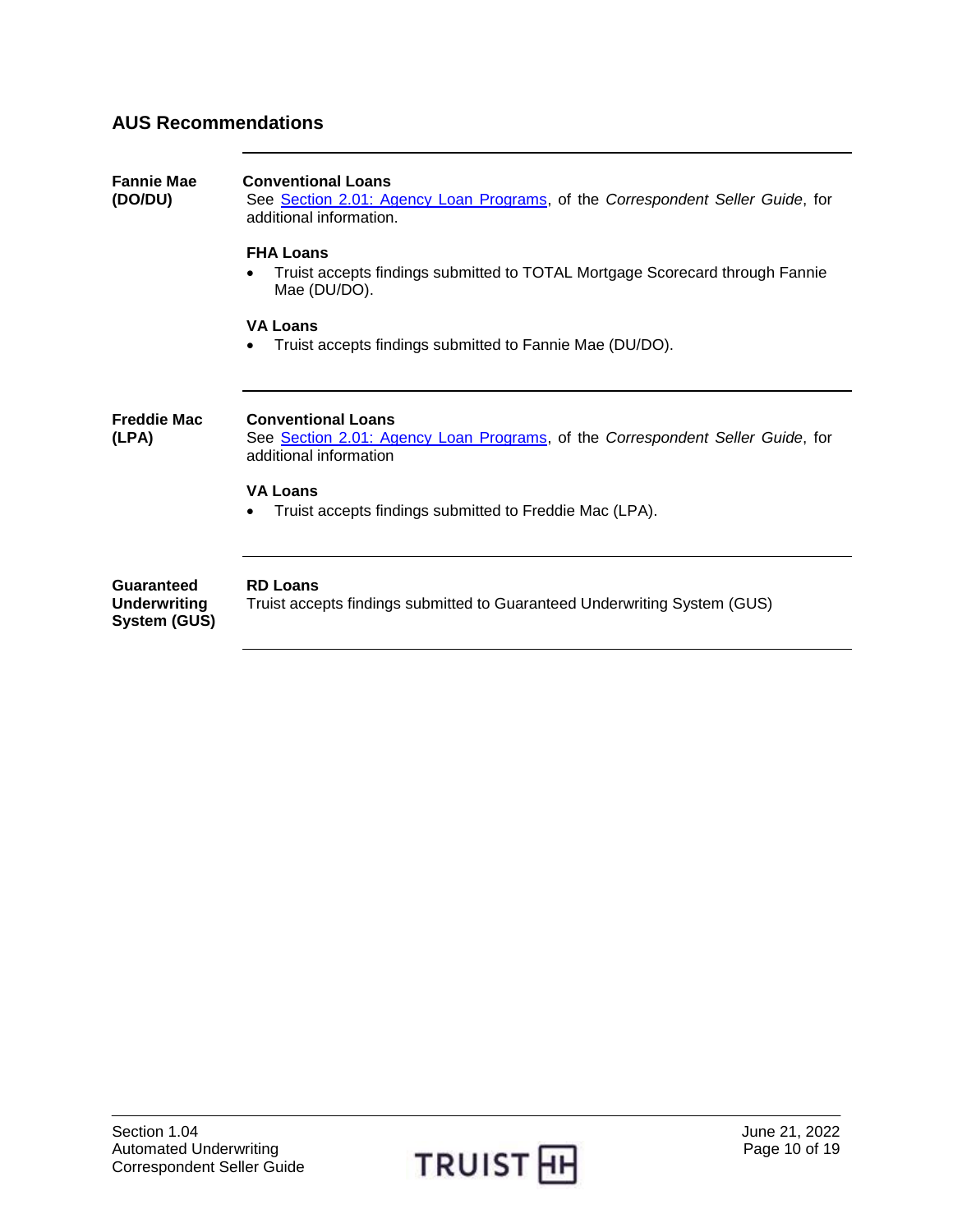## <span id="page-10-0"></span>**AUS Eligible Products**

<span id="page-10-1"></span>**General Information**

- See the AUS Eligible Loan Products Matrix at the end of this guideline for all eligible loan programs, which also indicates which automated underwriting system(s) can be used.
- To ensure that the loan is being originated within the applicable product guidelines, certain AUS eligible loan programs REQUIRE that an eligibility checklist be completed, placed in the loan file and maintained with the underwriting documents.

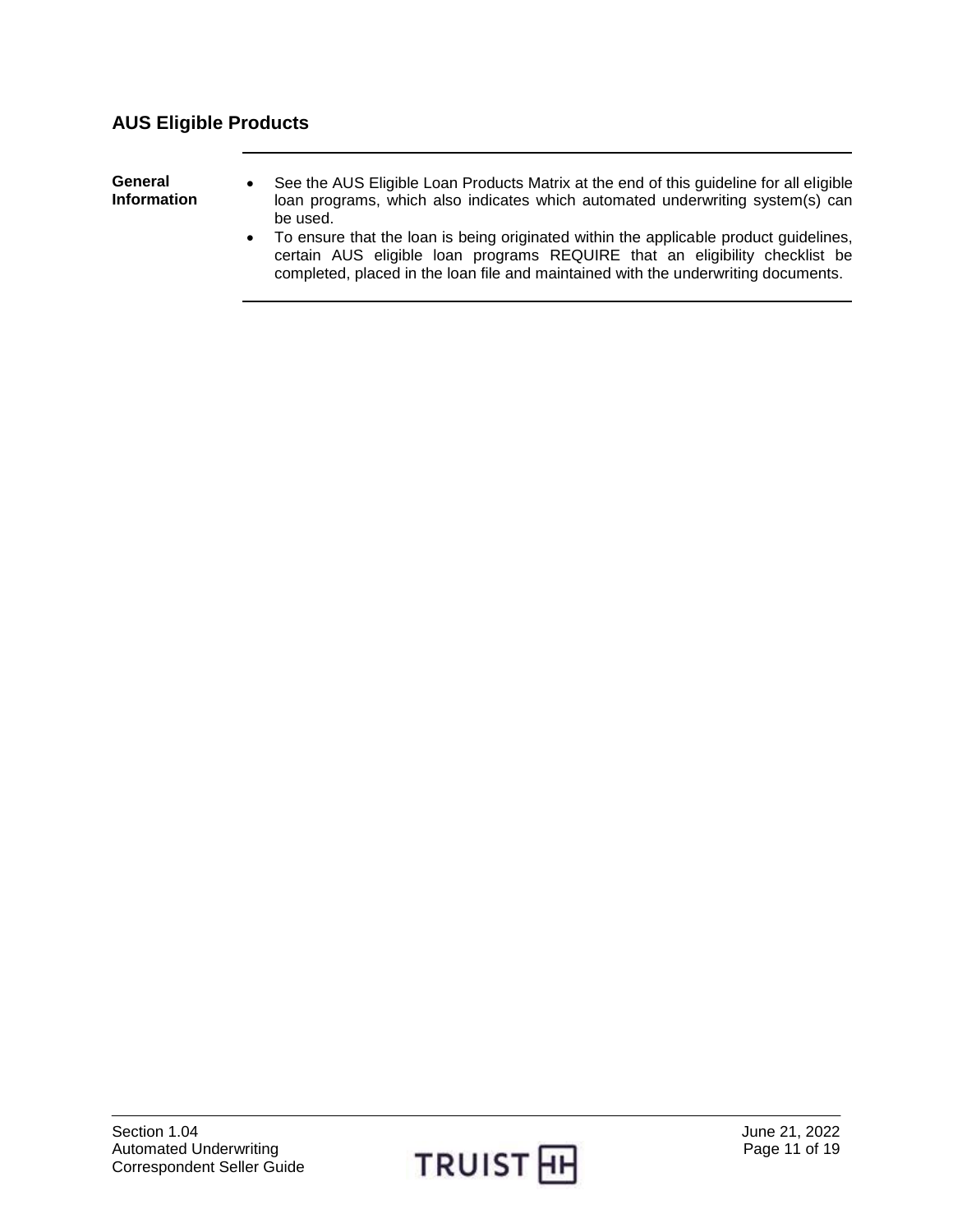## <span id="page-11-0"></span>**Closing Issues**

<span id="page-11-3"></span><span id="page-11-2"></span><span id="page-11-1"></span>

| General<br><b>Information</b> | Loan files with preliminary findings are not eligible for purchase by Truist.                                                                                                                                                                                                                                                                                                                                                                                                                                                                                                                                             |
|-------------------------------|---------------------------------------------------------------------------------------------------------------------------------------------------------------------------------------------------------------------------------------------------------------------------------------------------------------------------------------------------------------------------------------------------------------------------------------------------------------------------------------------------------------------------------------------------------------------------------------------------------------------------|
| <b>Conventional</b><br>Loans  | If the loan has been submitted through DO/DU, Fannie Mae has provided<br>allowances for tolerances in some of the information.<br>If the loan has been submitted through LPA, Freddie Mac has provided<br>$\bullet$<br>allowances for tolerances in some of the information.<br>References:<br>See "Tolerances" in the "AUS Recommendations, Resubmissions and<br>Forms" topic within Section 2.01: Agency Loan Programs, of the<br>Correspondent Seller Guide, for additional information.<br>See the subtopic, "AUS Data Integrity" presented in this section for<br>$\bullet$<br>additional information on tolerances. |
| <b>VA Loans</b>               | Truist requires 100% AUS data integrity prior to loan purchase.                                                                                                                                                                                                                                                                                                                                                                                                                                                                                                                                                           |

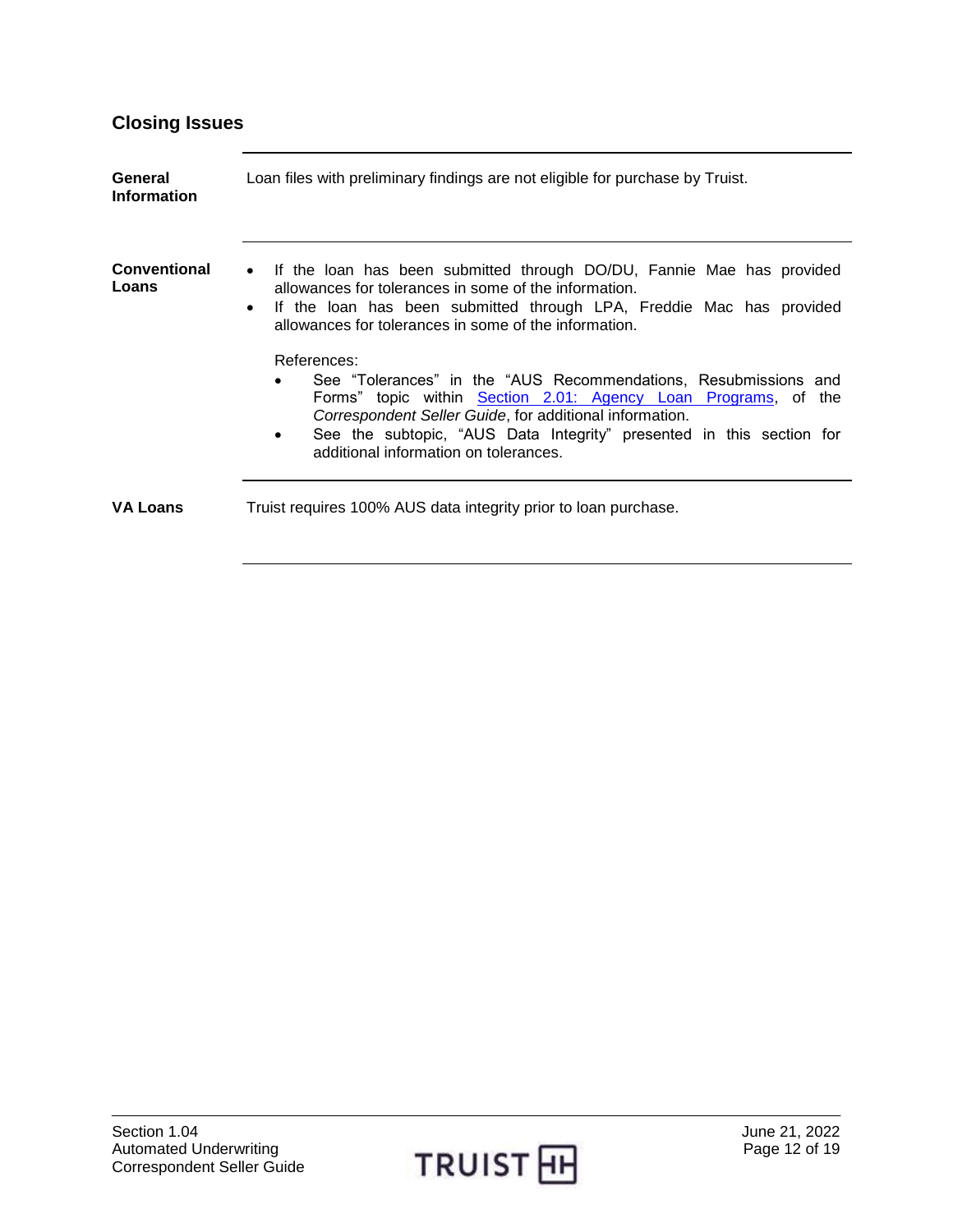<span id="page-12-2"></span><span id="page-12-1"></span><span id="page-12-0"></span>

| General                                      | The guidance provided in this topic applies to all AUS processed loan transactions<br>sent to Truist to be purchased, regardless of the loan program.<br>Generally, investors require that the last AUS submission match the terms of the<br>$\bullet$<br>closed loan.<br>Loans should not close until the AUS findings report reflects the correct closing<br>information unless the loan falls within allowable tolerances.                                                                                                                                                                                                                                                                                                                                                                                                                                                                                                                                                                                             |
|----------------------------------------------|---------------------------------------------------------------------------------------------------------------------------------------------------------------------------------------------------------------------------------------------------------------------------------------------------------------------------------------------------------------------------------------------------------------------------------------------------------------------------------------------------------------------------------------------------------------------------------------------------------------------------------------------------------------------------------------------------------------------------------------------------------------------------------------------------------------------------------------------------------------------------------------------------------------------------------------------------------------------------------------------------------------------------|
|                                              | Note: Truist requires 100% data integrity on VA loans.<br>In all cases, without exception, the most current AUS findings MUST be in the<br>$\bullet$<br>closed loan file delivered to Truist for purchase.<br>MI guidelines do not recognize Fannie Mae's Desktop Underwriter (DU) and<br>$\bullet$<br>Freddie Mac's Loan Product Advisor allowed tolerances. If the loan requires MI,<br>any changes to the qualifying guidelines require that the loan be reapproved for<br>mortgage insurance.                                                                                                                                                                                                                                                                                                                                                                                                                                                                                                                         |
| <b>Potential Red</b><br><b>Flag Messages</b> | Fannie Mae issues "Potential Red Flag" messages to alert lenders when an<br>unusually high number of loan resubmissions have occurred. Red flag messages<br>identify certain inconsistent or contradictory loan data for loans submitted to DU.<br>While messages identify potential red flags, the messages do not affect the<br>underwriting recommendation. And, although these messages can help lenders<br>detect inconsistencies and potentially fraudulent transactions, neither the<br>presence nor absence of these messages alters the lender's responsibility to<br>ensure accurate information in all areas of the loan process.<br>Failure to submit loans with the most recent AUS finding report and data<br>$\bullet$<br>discrepancies may result in:<br>Inconsistent AUS loan data<br>$\bullet$<br>Invalid AUS recommendation and/or messaging<br>$\bullet$<br>Loan purchase delays<br>$\bullet$<br>Loan delivery delays<br>$\bullet$<br>Increased repurchase demands<br>$\bullet$<br>Unmarketable loans |

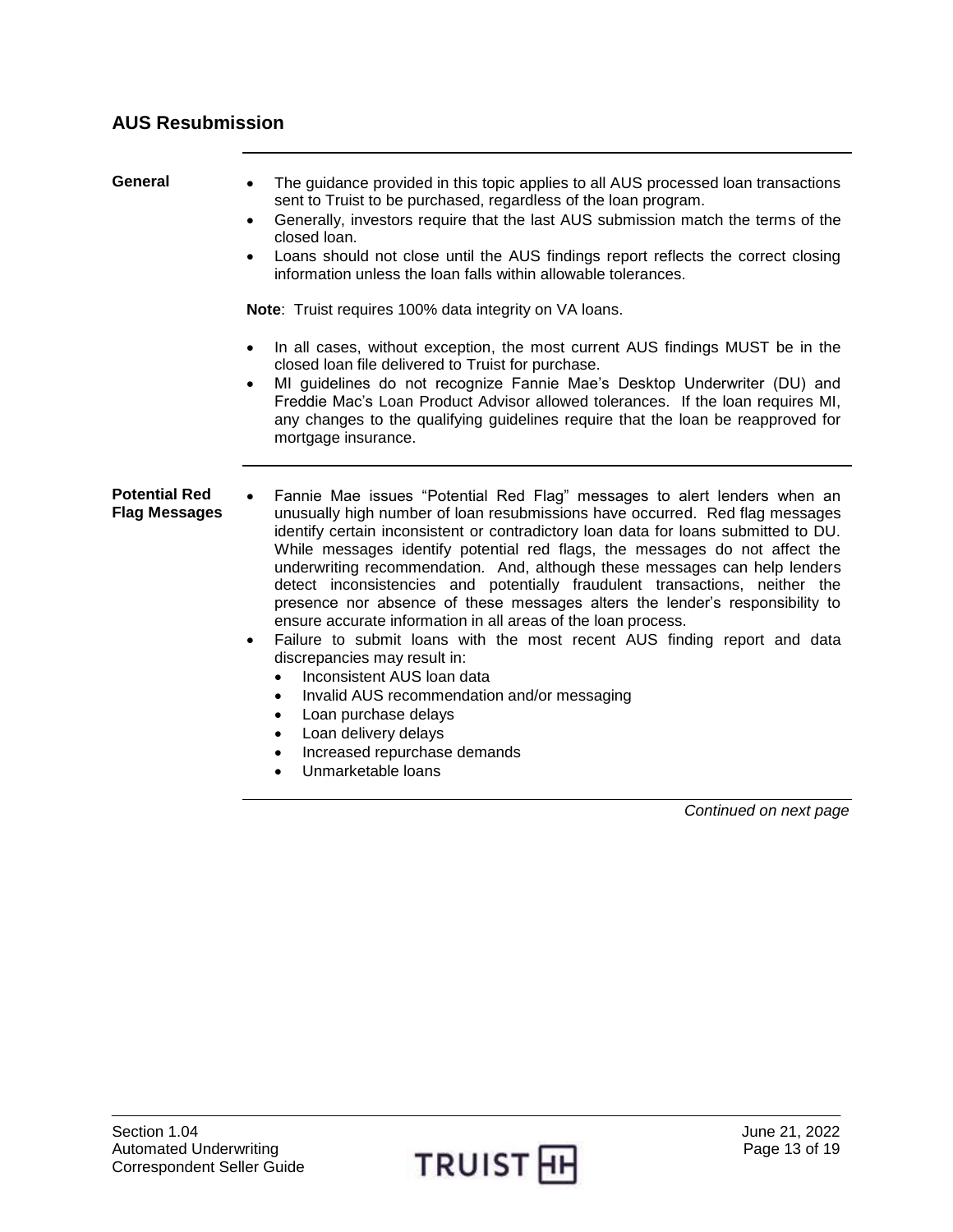#### **AUS Resubmissions,** Continued

<span id="page-13-0"></span>**Fatal Edits Delivery Fields** Data elements including but not limited to those listed below must be reviewed and corrected prior to the final AUS submission and before sending the loan to Truist to be purchased. Discrepancies in these areas will cause "fatal edits" at time of loan delivery. Correspondent Lenders are encouraged to take all the necessary steps to ensure data integrity with these key delivery edits prior to closing and delivery of the closed loan file to Truist. Truist will apply additional due diligence throughout the Truist purchase review process as it relates to these fatal edit delivery fields.

- Monthly Income
- Monthly Debt Expense
- Appraised Value
- Purchase Price
- DTI Ratio maximum of 45%
- Credit Score
- LTV/CLTV
- Loan Purpose and eligibility for Refinances (Limited and Cash Out)
- Loan Purpose for "Purchase Money/Construction" versus "Refinance" (i.e., "one-time" closing aka Note modification and/or Construction Permanent, aka "two-time" closing)
- Loan Term
- Property Type
- Amortization Type
- **Occupancy**
- Number of Units
- Assets Required for Closing
- Assets Required for Reserves
- Project Classification Codes and Project Types
- Validation of the Borrower and Co-Borrower's Social Security Numbers with Social Security Administration and DU Findings
- Validation of the Borrower and Co-Borrower's date of birth with Social Security Numbers
- Property Address (including unit number)
- Validation of DU casefile ID number

#### **Notes**:

- After the loan is purchased, Truist may require the Correspondent Lender to perform a post closing resubmission to AUS to correct "fatal edit data."
- The loan must be resubmitted to AUS when the information on the previous submission is inaccurate or incomplete and the transaction is outside of the specified AUS Resubmission and Tolerance Guidelines.

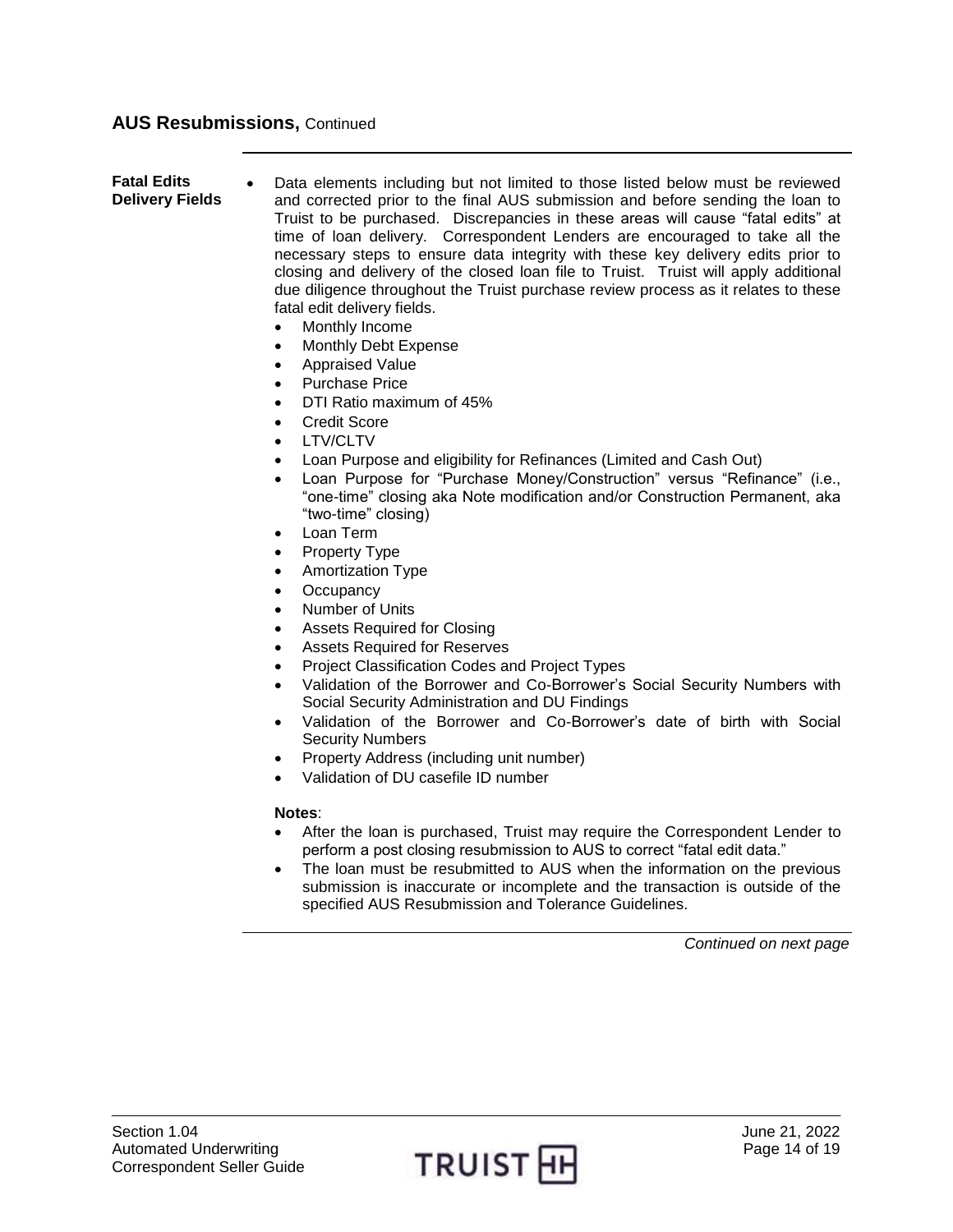## **AUS Resubmissions,** Continued

<span id="page-14-2"></span><span id="page-14-1"></span><span id="page-14-0"></span>

| <b>Prior to Closing</b><br><b>Resubmission</b><br><b>Process</b>                | Correspondent Lenders are encouraged to review their AUS findings prior to closing<br>the loan to ensure that the recommendation and documentation requirements did not<br>change based upon the last AUS submission. When validating loans, the following<br>guidance may be used to ensure acceptable AUS findings are included in the loan<br>package delivered to Truist.                                                                                                                                                                                                                                                                                                                                                                                                                                                                                                                                                                                                                                                                                                                                                                                                                                                                                                                                              |
|---------------------------------------------------------------------------------|----------------------------------------------------------------------------------------------------------------------------------------------------------------------------------------------------------------------------------------------------------------------------------------------------------------------------------------------------------------------------------------------------------------------------------------------------------------------------------------------------------------------------------------------------------------------------------------------------------------------------------------------------------------------------------------------------------------------------------------------------------------------------------------------------------------------------------------------------------------------------------------------------------------------------------------------------------------------------------------------------------------------------------------------------------------------------------------------------------------------------------------------------------------------------------------------------------------------------------------------------------------------------------------------------------------------------|
| <b>General AUS</b><br><b>Submission</b><br><b>Review</b><br><b>Requirements</b> | Confirm the accuracy of all data submitted to AUS and that the data is<br>$\bullet$<br>appropriately documented and verified.<br>Ensure material data changes that may impact the initial AUS recommendation,<br>including changes outside AUS tolerance levels, are updated in the AUS and the<br>loan is resubmitted for a new recommendation.<br>Apply due diligence when reviewing the loan documentation.<br>$\bullet$<br>Review the credit report to confirm the credit history information used by the AUS<br>$\bullet$<br>is accurate and complete.<br>Apply prudent underwriting practices prior to issuing final underwriting approval.<br>$\bullet$<br>Review and validate that the most recent AUS findings in the loan file match the<br>$\bullet$<br>terms upon which the loan closed.<br>Confirm the closing documents are in accordance with the final AUS<br>$\bullet$<br>resubmission.<br>In delivering the loan transaction to Truist, the Correspondent Lender represents<br>$\bullet$<br>and warrants that the AUS findings included in the loan file are the most current<br>findings report and that the loan meets all requirements of the AUS report.<br><b>DO customers:</b> The loan must be submitted in the "final" status before sending<br>$\bullet$<br>the loan to Truist to be purchased. |
| <b>Post Closing</b><br><b>Resubmission</b><br><b>Process</b>                    | Upon receipt of the loan for purchase, Truist will validate that the most recent AUS<br>findings in the loan file matches the last AUS submission on record with the<br>Agencies, and that the most recent AUS findings match the terms upon which the<br>loan closed. The loan will not be purchased and/or funded until discrepancies (if<br>any) are reconciled<br>Loans will be reviewed for compliance with Truist guidelines prior to funding.<br>$\bullet$<br>At times, resubmissions to AUS after the loan has closed may be required.<br>If the loan must be resubmitted to AUS after closing, the resubmission must be<br>$\bullet$<br>done prior to the loan being purchased. A copy of the new AUS report and/or<br>updated or new documentation must be obtained and provided to Truist.<br>Note: AUS resubmissions are prohibited once the loan has been sold to the<br>Agencies.                                                                                                                                                                                                                                                                                                                                                                                                                            |

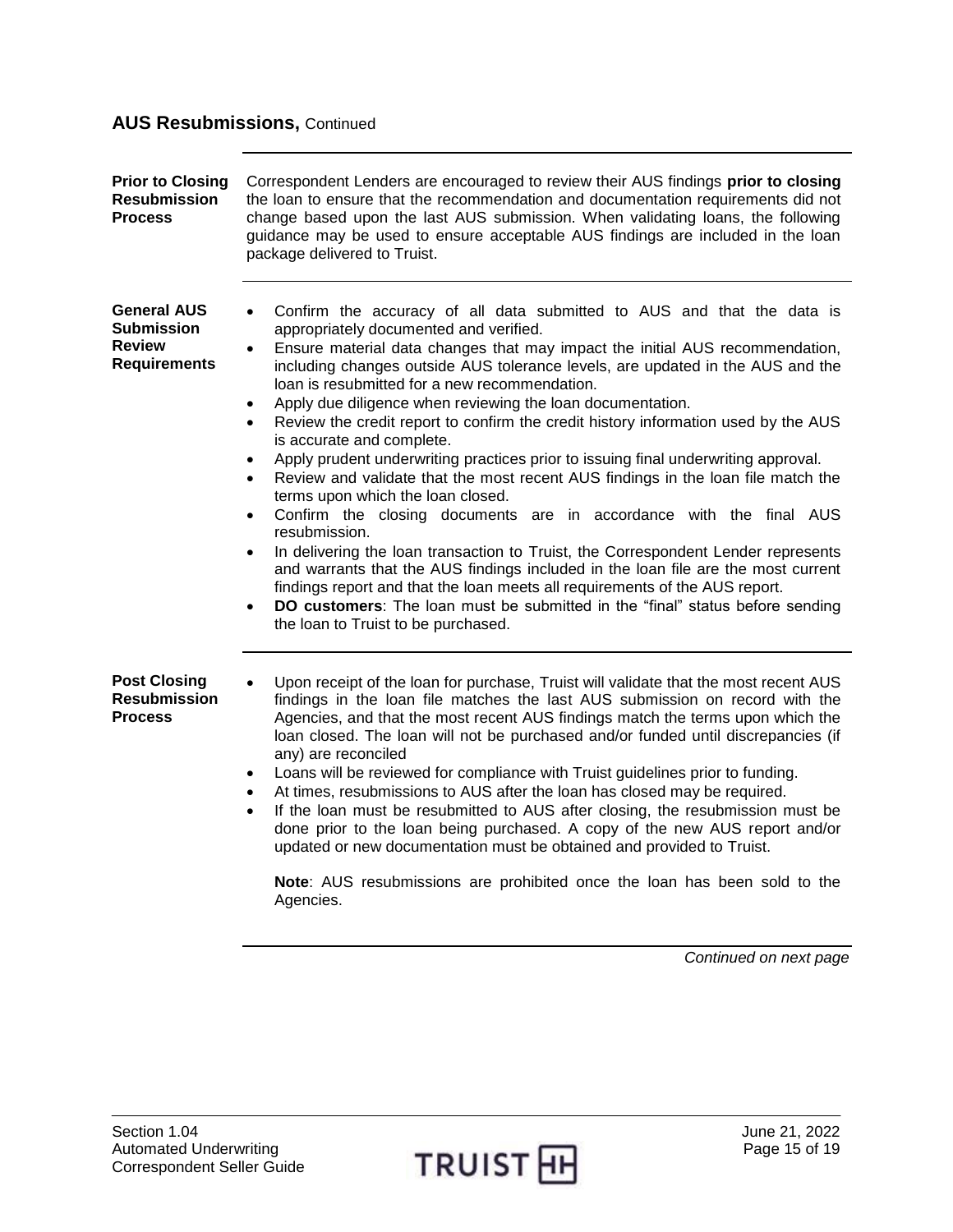#### **AUS Resubmissions,** Continued

**Post Closing Resubmission Process,**  (continued) Prior to purchase, post closing resubmissions to AUS are acceptable if the resubmission is for the purpose of correcting AUS data to match the loan closing data.

**Note**: After the loan is purchased, Truist may require the Correspondent Lender to perform a post closing resubmission to AUS to ensure the loan passes the "fatal delivery edits" previously addressed in the AUS Resubmission Process – General Guidance section of this document.

- The Correspondent Lender may use DU/DO, LPA or other origination system to resubmit the loan to AUS.
- When resubmitting loans to AUS after closing, a new DU/DO casefile or LPA key number must NOT be created.
- Changes in the DU or LPA recommendation or documentation levels may occur as a result of the resubmission.
- The loan must be documented in accordance to the new AUS report. In addition, the loan must be closely evaluated to confirm the transaction continues to meet eligibility. Further review and/or underwriting of the loan file may be required.

**Note**: If the recommendation changes, the loan may not be eligible for purchase by Truist.

- The following documentation must be included with all loan files if the loan is resubmitted to AUS after closing:
	- A copy of the credit report and final DU underwriting findings report or LPA feedback certificate upon which the loan was approved prior to closing, and
	- A copy of the final DU underwriting findings report or LPA feedback certificate issued upon resubmission to AUS after closing
- When a post closing resubmission is performed, continue to use the existing credit report, even if the existing credit report has expired.
- The "re-issue credit" option should always be used. Do not use the "request new credit report" option.
- If the credit report has expired, it is not necessary to order new credit. If the credit report has expired and the loan is resubmitted to AUS after the credit expiration date, the AUS underwriting engine will issue a message to alert you the credit is expired. This message is acceptable.
- The AUS underwriting engine will continue to evaluate the existing credit report even if the existing credit report has expired along with the changes in loan data to provide an updated recommendation and underwriting conditions.

**Note**: If a new credit report is obtained then the data in the new credit report MUST be used and the loan must be re-evaluated to confirm the loan continues to meet Truist eligibility. *Please note if a new credit report is obtained then the integrity of the loan may be compromised and the loan may no longer be eligible for purchase by Truist.*

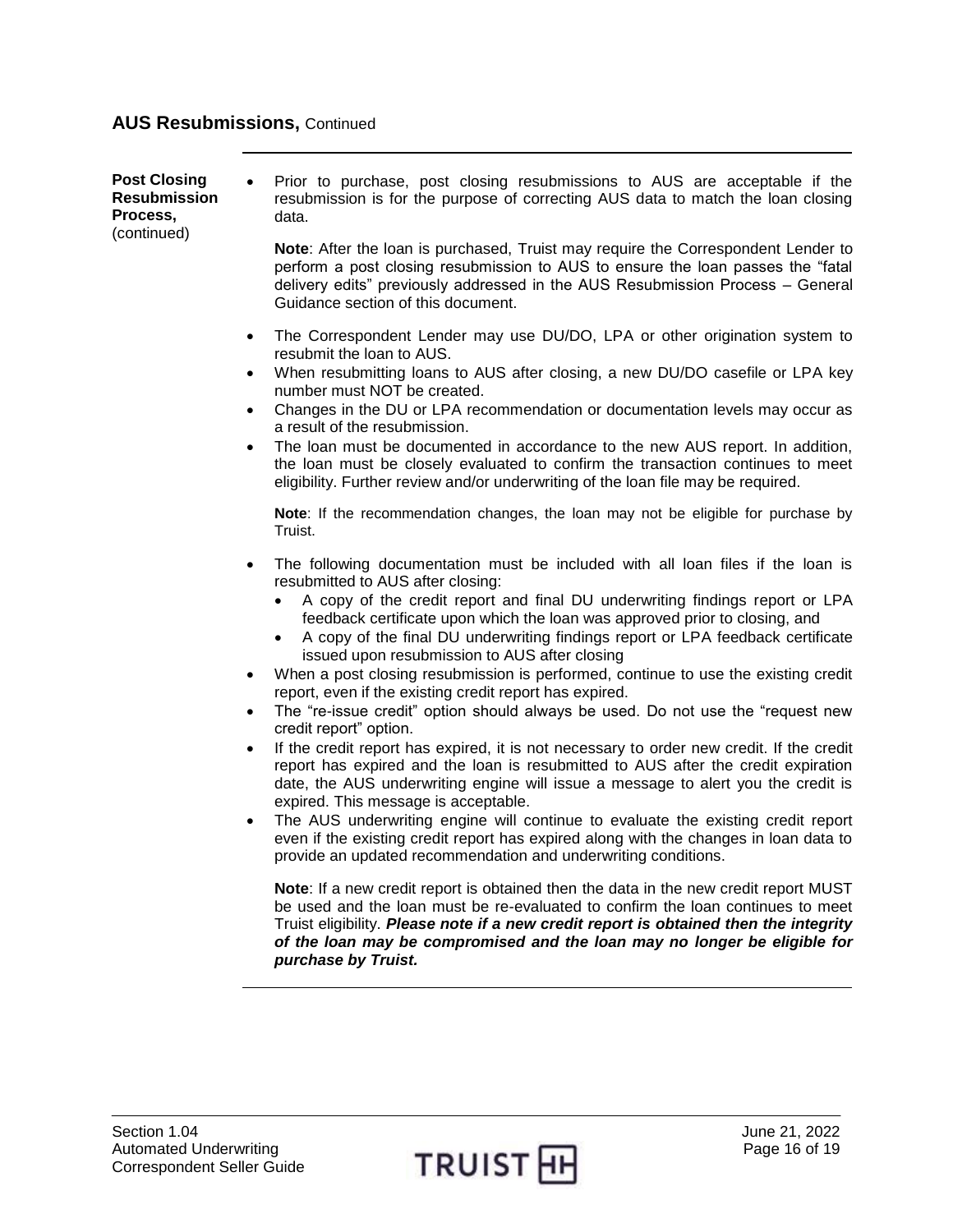### <span id="page-16-0"></span>**Underwriting Options**

<span id="page-16-1"></span>**AUS Data Integrity** Loans that have been submitted through DO/DU or LPA may be submitted to Truist for underwriting. In all cases, whenever there are any changes on the loan, it is the responsibility of the Correspondent Lender to notify Truist, as the loan may require additional underwriting. If the loan has been submitted through DO/DU, Fannie Mae has provided allowances for tolerances in some of the information.

- If the loan has been submitted through LPA, Freddie Mac has provided allowances for tolerances in some of the information.
- Additionally, Truist requires the most recent AUS findings in the closed loan file.

#### **Notes**:

- Under the "Cash Requirements" and "Fannie Mae "DU Approve/Eligible" topics, a DU/DO verification message will indicate the amount of assets that is required to be verified. In some cases, this message will include only the amount of funds needed for closing (and the amount of debts to be paid by closing). In other cases, it will include some level of reserves (or all reserves) in addition to funds needed for closing.
- At a minimum, the value of assets sufficient to cover the dollar amount specified in the message *"Assets totaling \$xxxx.xx must be verified"* on the DU Findings Report, must be documented.

#### **Important Notes**:

- If there is new subordinate debt on the subject property that was not previously considered in the borrower's DTI ratio, the loan must be resubmitted to DU or LPA and reapproved by the underwriter prior to closing. On Truist underwritten loans, if a resubmission to DU or LPA is required, the loan must be resubmitted to the original Truist underwriter for re-approval prior to closing.
- The final loan application (1003) signed by the borrower and the Transmittal Summary (1008) must reflect the updated income, liabilities, interest rate and/or escrows.

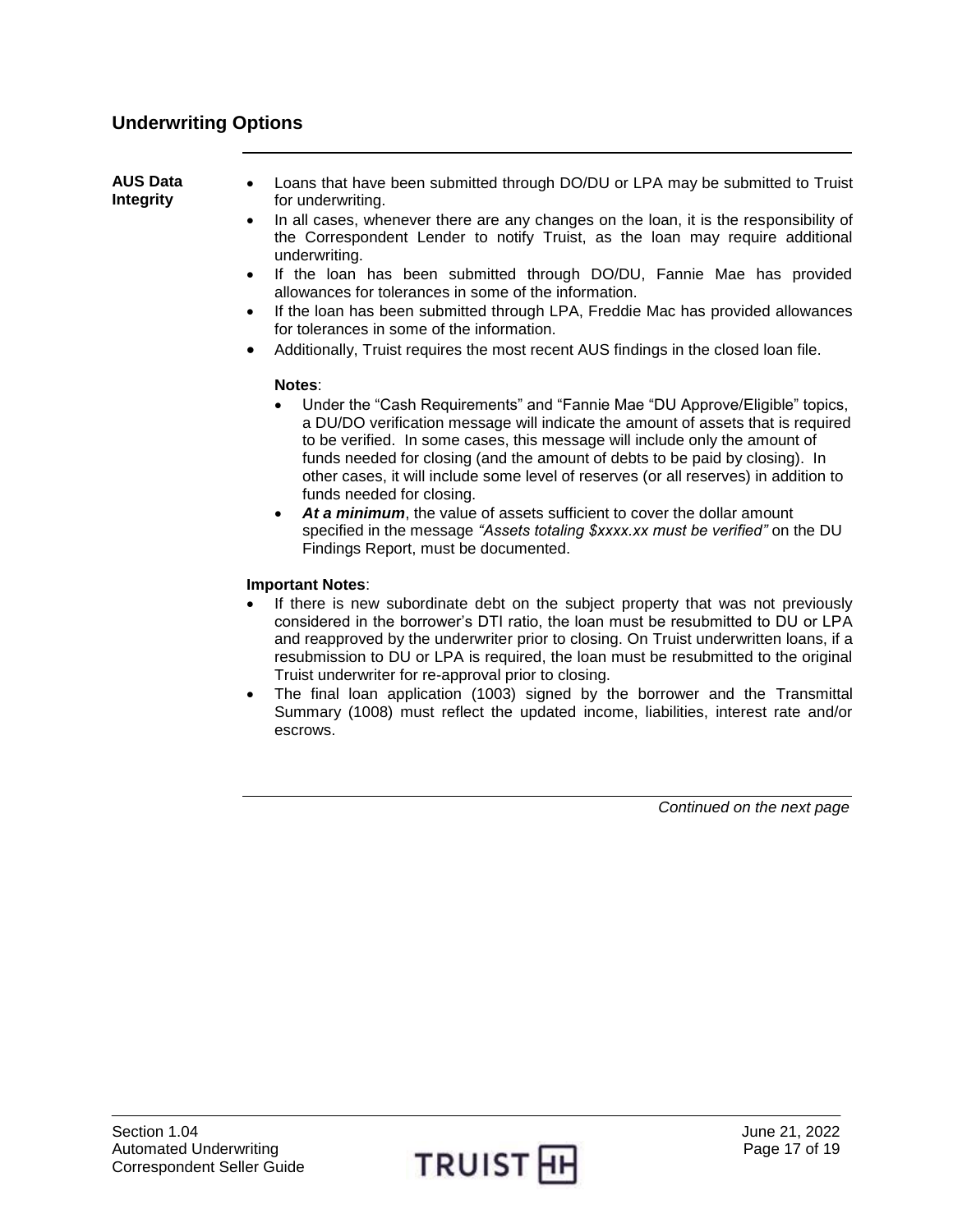## **Underwriting Options, Continued**

<span id="page-17-2"></span><span id="page-17-1"></span><span id="page-17-0"></span>

| <b>Mortgage</b><br><b>Insurance</b><br><b>Companies</b>         | Loans that have been submitted through DO/DU or LPA may be submitted to<br>mortgage insurance companies for underwriting provided it is underwritten under<br>the lender's contract.<br>In all cases, whenever there are any changes on the loan, it is the responsibility of<br>$\bullet$<br>the Correspondent Lender to notify the mortgage insurance company, as the loan<br>will require additional underwriting.<br>If a loan is submitted through DO/DU or LPA after loan approval and the loan is<br>$\bullet$<br>not resubmitted to the mortgage insurance company for re-approval (if changes<br>have been made to the loan), the loan cannot be purchased by Truist.<br>Reference: See Section 1.05: Underwriting of the Correspondent Seller Guide for<br>additional information on underwriting by mortgage insurance companies. |
|-----------------------------------------------------------------|----------------------------------------------------------------------------------------------------------------------------------------------------------------------------------------------------------------------------------------------------------------------------------------------------------------------------------------------------------------------------------------------------------------------------------------------------------------------------------------------------------------------------------------------------------------------------------------------------------------------------------------------------------------------------------------------------------------------------------------------------------------------------------------------------------------------------------------------|
| Correspondent<br>Lender                                         | Loans that have been submitted through DO/DU or LPA may be underwritten by<br>the Correspondent Lender under a Delegated Level II or Expanded Underwriting<br>Authority agreement.<br>If a loan is submitted through DO/DU or LPA after loan approval and the loan is<br>$\bullet$<br>not resubmitted to the Correspondent Lender's underwriting department for re-<br>approval (if material changes have been made to the loan), the loan cannot be<br>purchased by Truist                                                                                                                                                                                                                                                                                                                                                                  |
|                                                                 | Reference: See Section 1.05: Underwriting of the Correspondent Seller Guide for<br>additional information on delegated underwriting.                                                                                                                                                                                                                                                                                                                                                                                                                                                                                                                                                                                                                                                                                                         |
| <b>Underwriting</b><br><b>Condition for</b><br><b>AUS Loans</b> | All Truist. and MI Company approvals for loans submitted through DO/DU or LPA<br>will include a condition referencing the submission number on the DU Findings<br>Report or the LPA Feedback Certificate and the date/time of the submission. It is<br>recommended that delegated lenders consider using a similar condition on their<br>loan approvals.<br>Additional underwriting of the loan file may be required if the resubmission was<br>$\bullet$<br>due to any change that have been made to the loan.                                                                                                                                                                                                                                                                                                                              |